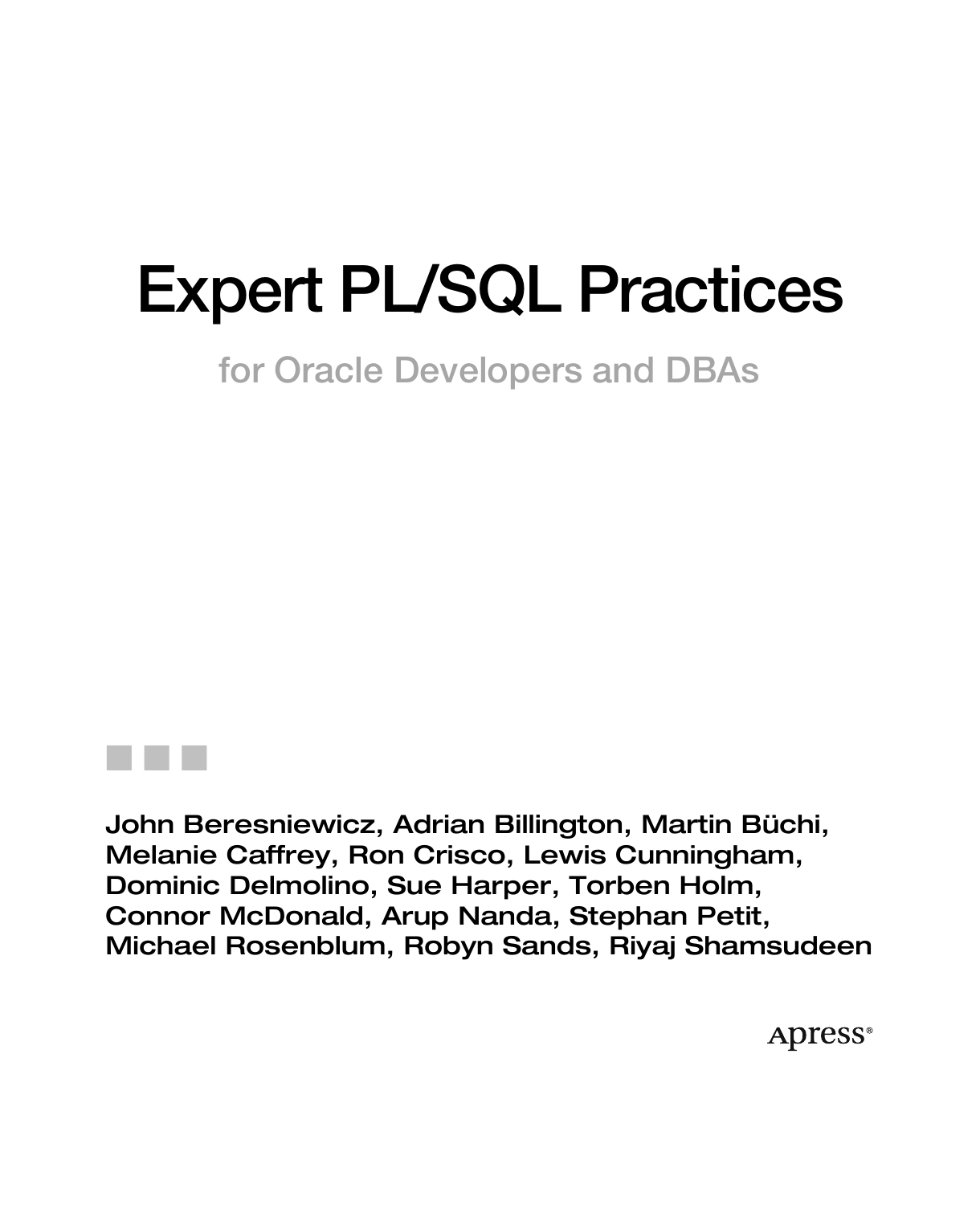#### **Expert PL/SOL Practices: for Oracle Developers and DBAs**

Copyright © 2011 by John Beresniewicz, Adrian Billington, Martin Büchi, Melanie Caffrey, Ron Crisco, Lewis Cunningham, Dominic Delmolino, Sue Harper, Torben Holm, Connor McDonald, Arup Nanda, Stephan Petit, Michael Rosenblum, Robyn Sands, Rivaj Shamsudeen

All rights reserved. No part of this work may be reproduced or transmitted in any form or by any means, electronic or mechanical, including photocopying, recording, or by any information storage or retrieval system, without the prior written permission of the copyright owner and the publisher.

ISBN 978-1-4302-3485-2

ISBN 978-1-4302-3486-9 (eBook)

Trademarked names, logos, and images may appear in this book. Rather than use a trademark symbol with every occurrence of a trademarked name. logo, or image we use the names, logos, and images only in an editorial fashion and to the benefit of the trademark owner, with no intention of infringement of the trademark.

The use in this publication of trade names, trademarks, service marks, and similar terms, even if they are not identified as such, is not to be taken as an expression of opinion as to whether or not they are subject to proprietary rights.

President and Publisher: Paul Manning Lead Editor: Jonathan Gennick Technical Reviewers: Chris Beck, Mike Gangler, Toon Koppelaars Editorial Board: Steve Anglin, Mark Beckner, Ewan Buckingham, Gary Cornell, Jonathan Gennick, Jonathan Hassell, Michelle Lowman, James Markham, Matthew Moodie, Jeff Olson, Jeffrey Pepper, Frank Pohlmann, Douglas Pundick, Ben Renow-Clarke, Dominic Shakeshaft, Matt Wade, Tom Welsh **Coordinating Editor: Corbin Collins** Copy Editor: Mary Behr Production Support: Patrick Cunningham Indexer: SPI Global Artist: April Milne Cover Designer: Anna Ishchenko

Distributed to the book trade worldwide by Springer Science+Business Media, LLC., 233 Spring Street, 6th Floor, New York, NY 10013. Phone 1-800-SPRINGER, fax (201) 348-4505, e-mail orders-ny@springer-sbm.com, or visit www.springeronline.com.

For information on translations, please e-mail rights@apress.com, or visit www.apress.com.

Apress and friends of ED books may be purchased in bulk for academic, corporate, or promotional use. eBook versions and licenses are also available for most titles. For more information, reference our Special Bulk Sales-eBook Licensing web page at www.apress.com/bulk-sales.

The information in this book is distributed on an "as is" basis, without warranty, Although every precaution has been taken in the preparation of this work, neither the author(s) nor Apress shall have any liability to any person or entity with respect to any loss or damage caused or alleged to be caused directly or indirectly by the information contained in this work.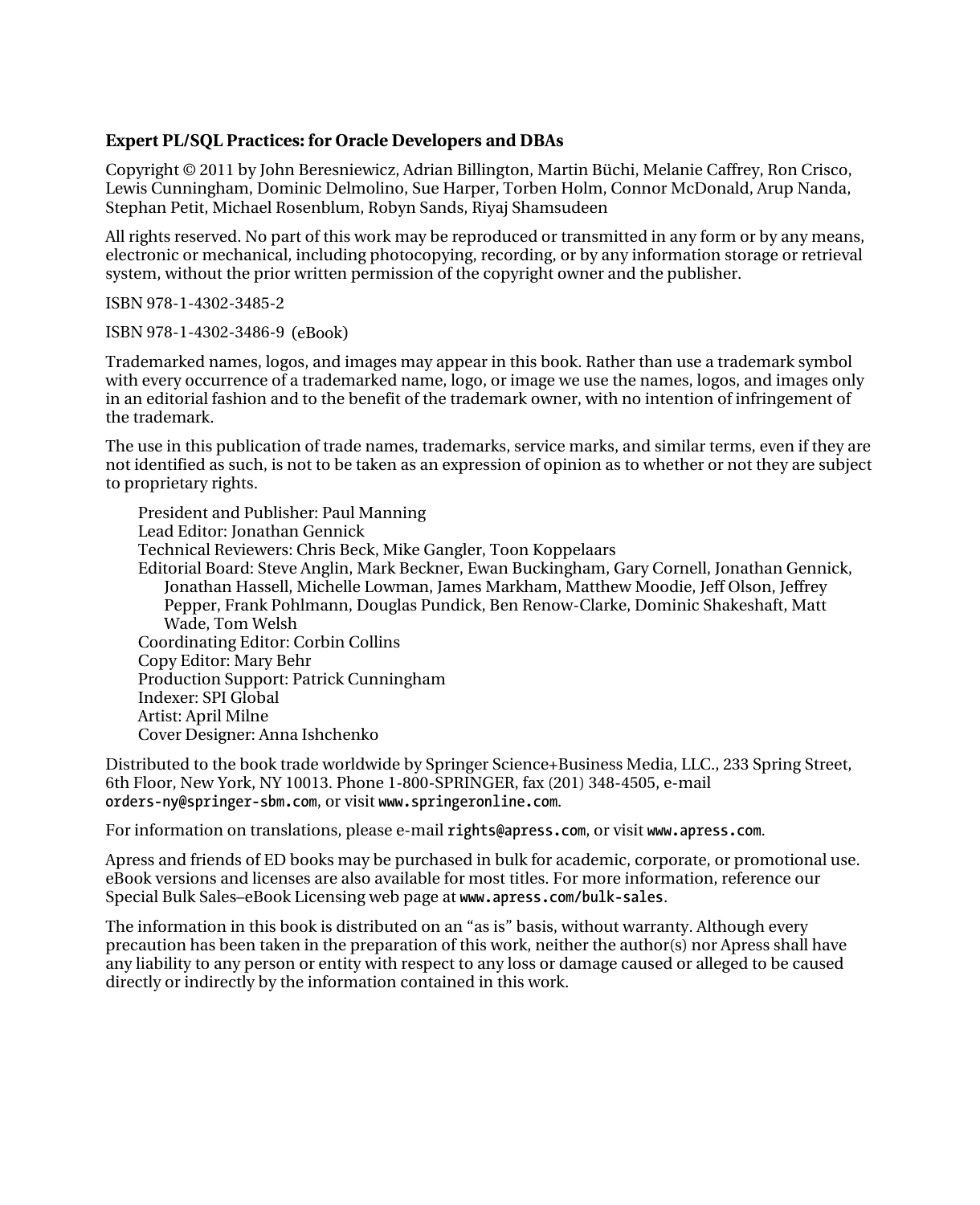#### **Contents at a Glance**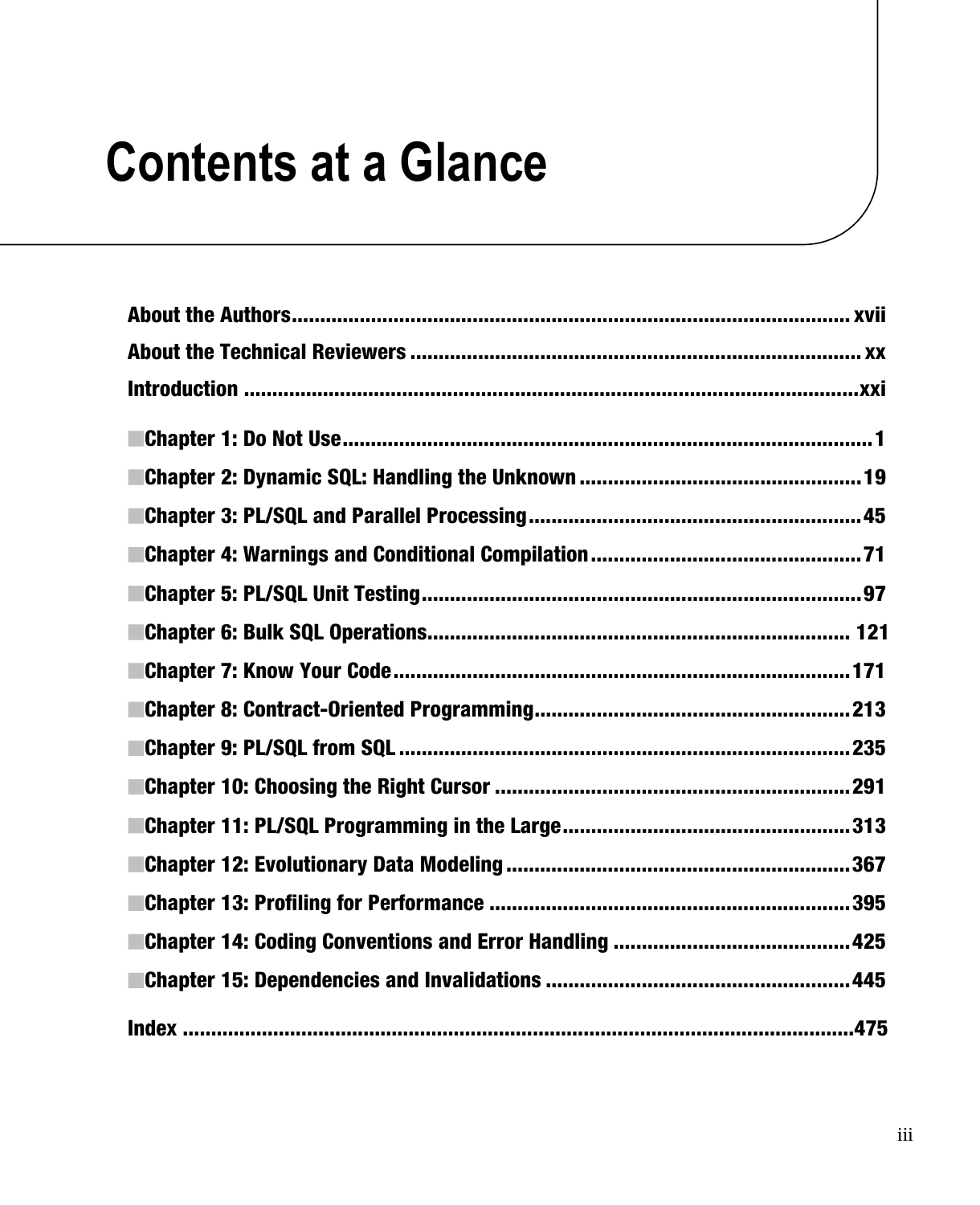## **Contents**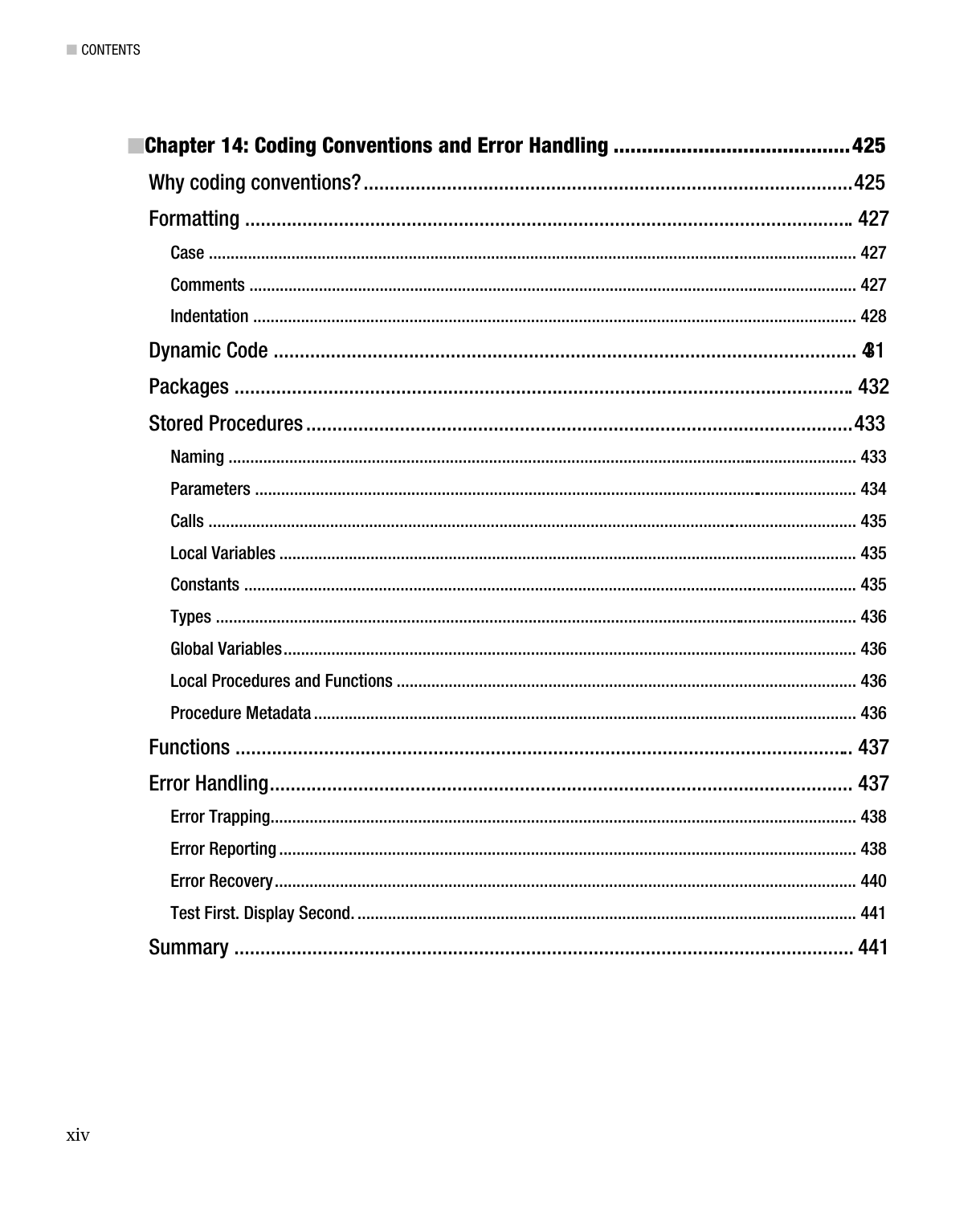|--|--|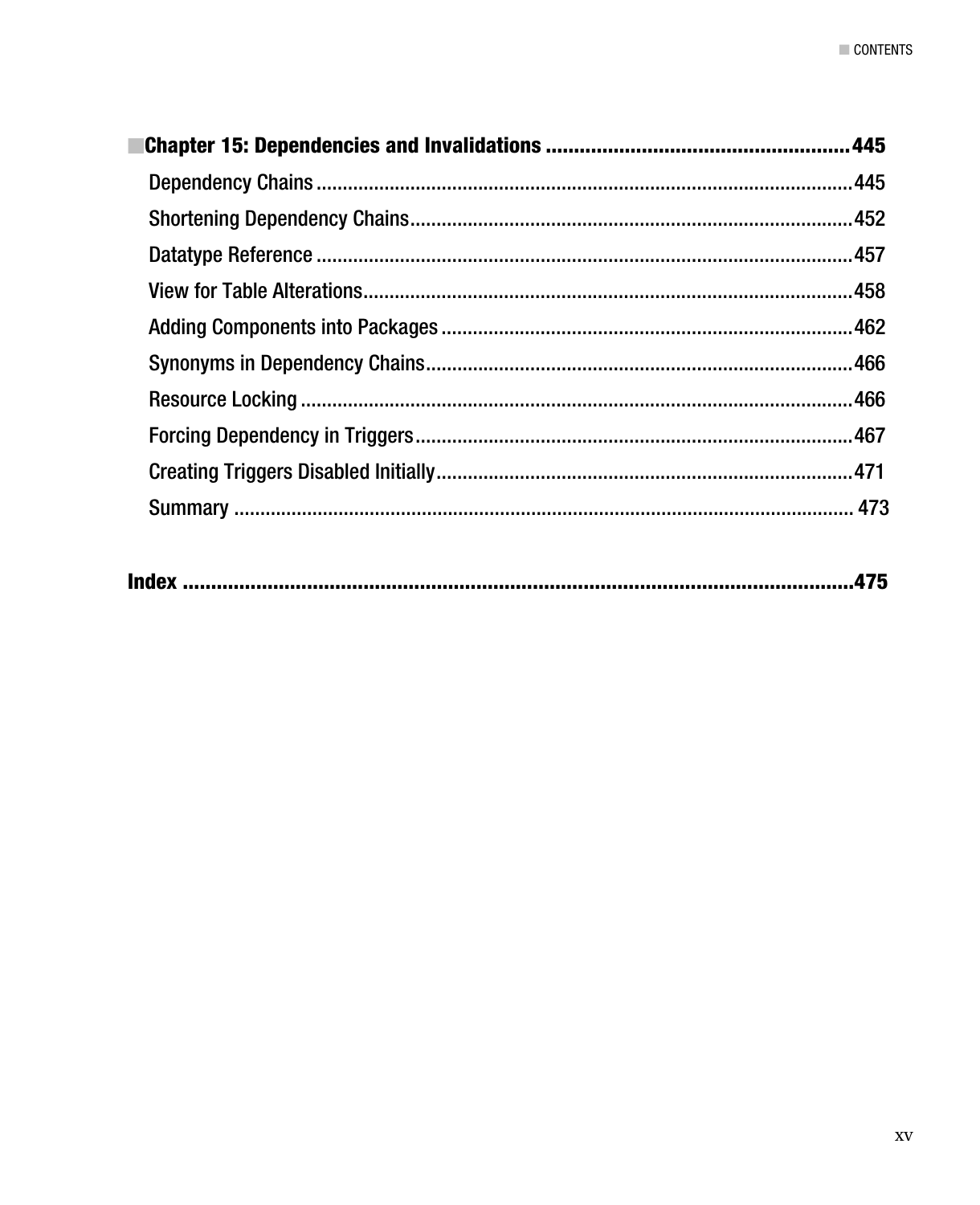#### **About the Authors**

**John Beresniewicz** is a consulting member of the technical staff at Oracle headquarters in Redwood Shores, CA. He joined Oracle in 2002 to work on Enterprise Manager in the database performance area and has played significant role in the design of Diagnostic and Tuning packs, Real Application Testing, Support Workbench, and Exadata. He has been a frequent speaker on database performance and PL/SQL programming over many years at Oracle Openworld and other conferences. He is co-author of Oracle Built-in Packages (O'Reilly & Associates, 1998) with Steven Feuerstein and is a founding member of the OakTable network.

**Adrian Billington** is a consultant in application design, development, and performance tuning who has been working with Oracle databases since 1999. He is the man behind www.oracle-developer.net. a web site full of SOL and PL/SOL features, utilities, and techniques for Oracle developers. Adrian is also an Oracle ACE and a member of the OakTable Network. He lives in the UK with his wife Anji and three children Georgia, Oliver, and Isabella.

**Martin Büchi** has worked since 2004 as Lead Software Architect for Avalog, a provider of a standardized banking software built on the Oracle RDBMS with 11 million lines of PL/SQL code. Together with two colleagues he defines the system architecture and reviews the designs and code of 170 full-time PL/SQL developers, looking for simplicity, efficiency, and robustness. Martin regularly speaks at Oracle conferences. In 2009 he was named PL/SOL Developer of the Year by Oracle Magazine. Before getting into the Oracle database, Martin worked in object-oriented systems, formal methods, and approximate record matching. He holds an MSc from the Swiss Federal Institute of Technology and a PhD from the Turku Center for Computer Science in Finland. In his spare time, Martin enjoys various outdoor sports with his family.

**Melanie Caffrey** is a Senior Development Manager for Oracle Corporation, providing front-end and back-end Oracle solutions for the business needs of various clients. She is co-author of several technical publications including Oracle Web Application Programming for PL/SQL Developers, Oracle DBA Interactive Workbook, and Oracle Database Administration: The Complete Video Course, all published by Prentice Hall. She has instructed students in Columbia University's Computer Technology and Applications program in New York City, teaching advanced Oracle database administration and PL/SOL development. She is a frequent Oracle conference speaker.

**Ron Crisco** has been a software designer, developer, and project leader for 28 years and has worked with Oracle databases for 21 years. He works at Method R Corporation, designing and developing software, managing software products (like Method R Profiler, MR Tools, and MR Trace), consulting, and teaching courses. His specialty is simplifying complex work, which is especially valuable in helping the people around him accomplish extraordinary things.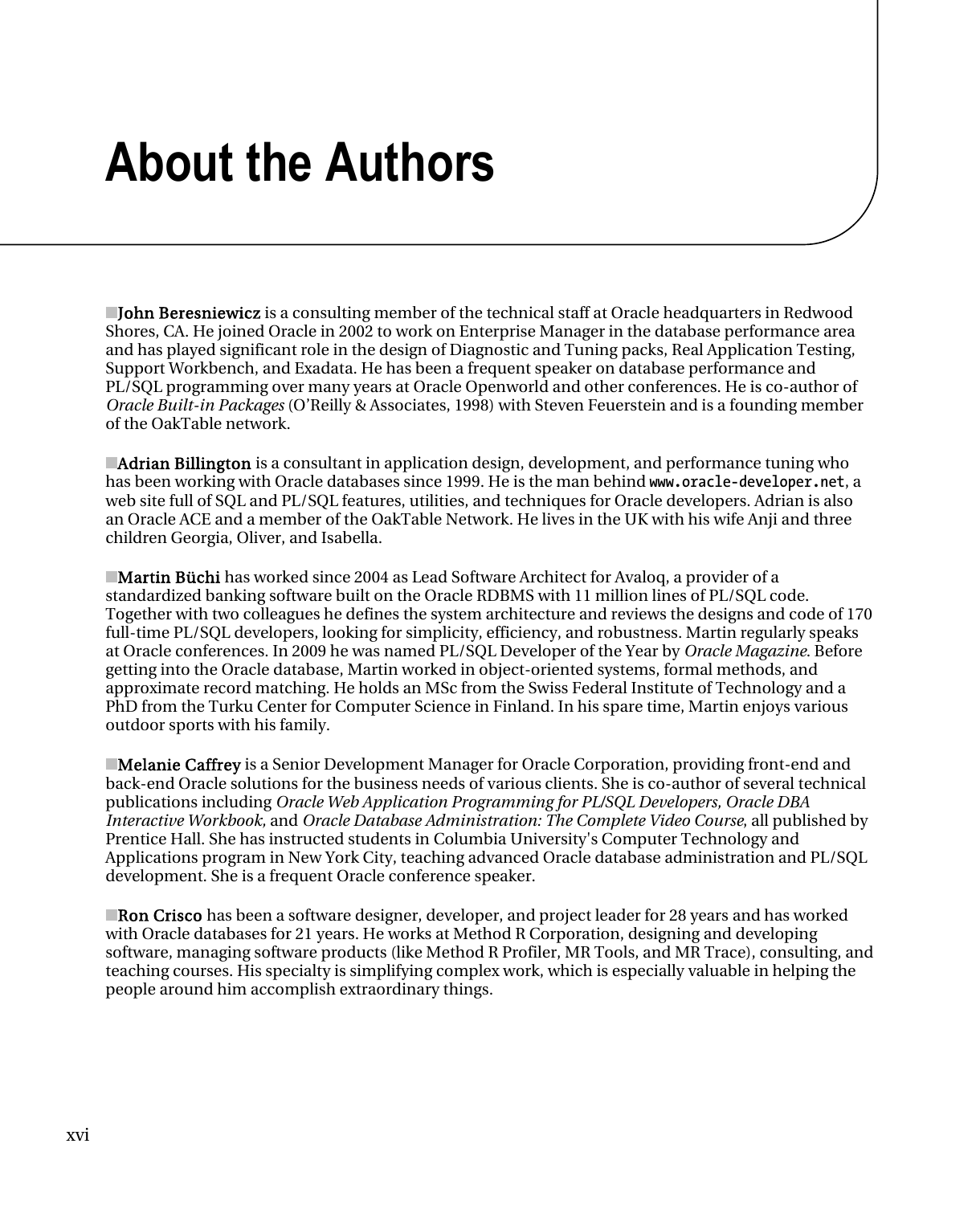**Lewis Cunningham** has been working in IT for over 20 years and has worked with Oracle databases since 1993. His specialties are application design, database design, and coding of high volume, VLDB databases. He is currently a Senior Database Architect at a financial services company in St Petersburg, FL working on very large, high transaction rate analytical databases and applications. He spends an inordinate amount of time keeping up with current technology and trends and speaking at user groups and doing webinars. Lewis is also an Oracle ACE Director and Oracle Certified Professional. He has written several articles for the Oracle Technology Network and maintains an Oracle technology blog at http://it.toolbox.com/blogs/oracle-guide. Lewis has written two books: EnterpriseDB: The Definitive Reference (Rampant Techpress, 2007) and SQL DML: The SQL Starter Series (CreateSpace, 2008). He lives in Florida with his wife and two sons. You can contact him at lewisc@databasewisdom.com.

Dominic Delmolino is the Lead Oracle and Database Technologist for Agilex Technologies, a consulting firm specializing in assisting government and private enterprises to realize the value of their information. Dominic has over 24 years of database experience, including more than 20 years as an Oracle Database Engineering and Development professional. He is a member of the Oak Table Network and regularly presents at conferences, seminars, and user group meetings in Europe and the US. He also maintains www.oraclemusings.com, a site focused on database coding and design practices related to database application development. Dominic holds a Bachelor of Science degree in computer science from Cornell University, Ithaca, NY.

Sue Harper is a Product Manager for Oracle SQL Developer and SQL Developer Data Modeler in the Database Development Tools group. She has been at Oracle since 1992 and is currently based in London. Sue is a regular contributor to magazines, maintains a technical blog, and speaks at many conferences around the world. She has authored the technical book Oracle SQL Developer 2.1 (Packt Publishing, 2009) When not at work, Sue is a keen walker and photographer. Sue takes time out to work with a charity in the slums of New Delhi, where she works with the women and children.

**Torben Holm** has been in the computer business as a developer since 1987. He has been working with Oracle since 1992; his first four years as system analyst and application developer (Oracle 7 and Forms 4.0/Reports 2.0 and DBA), then two vears as developer (Oracle6/7, Forms 3.0 and RPT, and DBA). He spent several years working for Oracle Denmark in the Premium Services group as a Senior Principal Consultant performing application development and DBA tasks. He also worked as an instructor in PL/SOL, SOL, and DBA courses. Torben now works for Miracle A/S (www.miracleas.dk) as a consultant with a focus in application development (PLSOL, mod plsql, Forms, ADF) and database administration. He has been at Miracle A/S 10 years. He is an Oracle Certified Developer and a member of 0akTable.net.

**Connor McDonald** has worked with Oracle since the early 1990s, cutting his teeth on Oracle versions 6.0.36 and 7.0.12. Over the past 11 years, Connor has worked with systems in Australia, the U.K., Southeast Asia, Western Europe, and the United States. He has come to realize that although the systems and methodologies around the world are very diverse, there tend to be two common themes in the development of systems running on Oracle: either to steer away from the Oracle-specific functions or to use them in a haphazard or less-than-optimal fashion. It was this observation that led to the creation of a personal hints and tips web site (www.oracledba.co.uk) and more presenting on the Oracle speaker circuit in an endeavor to improve the perception and usage of PL/SQL in the industry.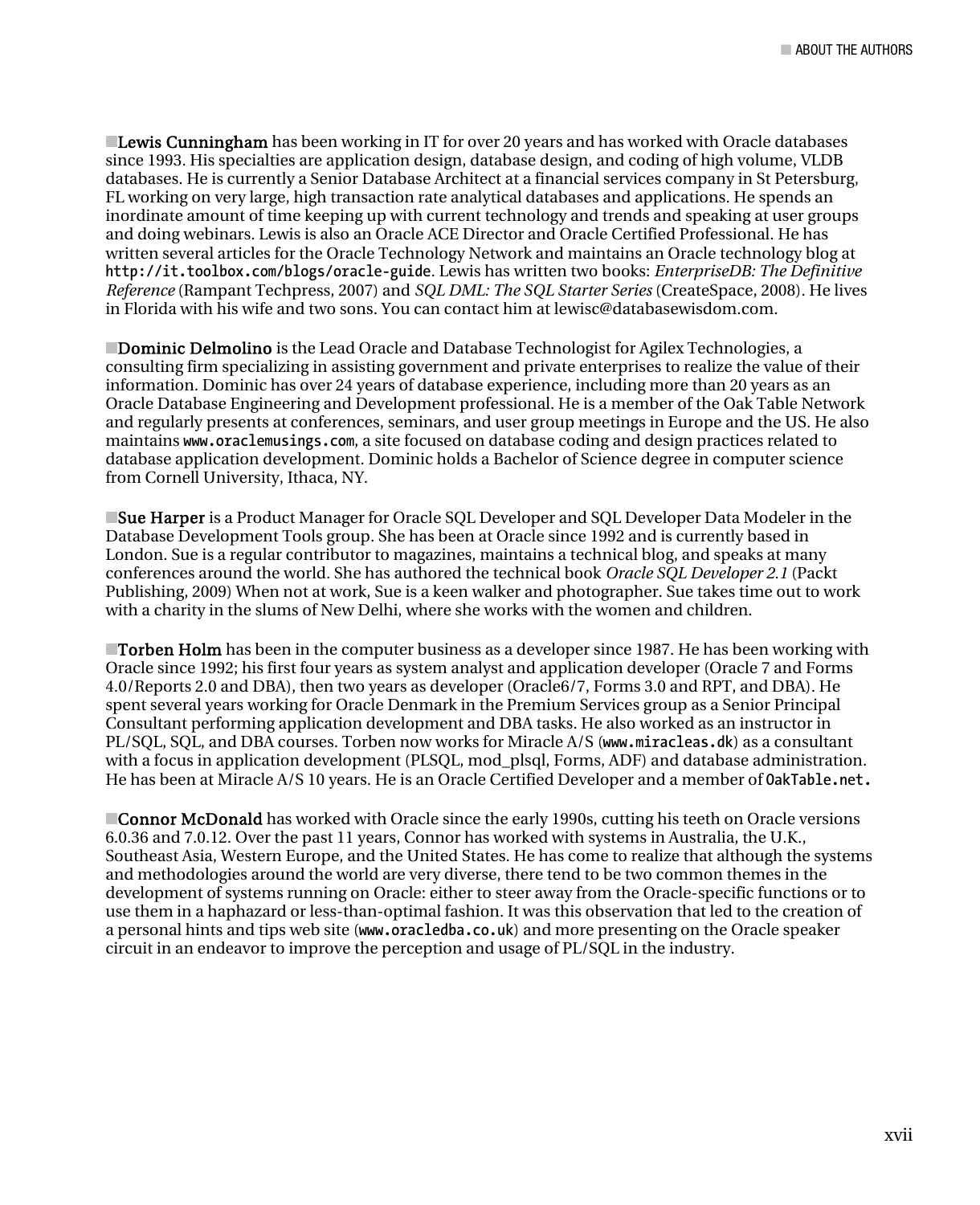Arup Nanda has been an Oracle DBA since 1993, which has exposed him to all facets of database administration, from modeling to disaster recovery. He currently leads the global DBA team at Starwood Hotels, the parent of chains such as Sheraton and Westin, in White Plains, NY. He serves as a contributing editor of *SELECT Journal*, the publication of Independent Oracle Users Group (IOUG); speaks at many Oracle Technology events such as Oracle World and local user groups such as New York Oracle User Group; and has written many articles for both print publications such as Oracle Magazine and online publications such as *Oracle Technology Network*. Arup has coauthored two books: *Oracle* Privacy Security Auditing (Rampant, 2003) and Oracle PL/SOL for DBAs (O'Reilly, 2005). Recognizing his professional accomplishments and contributions to user community, Oracle chose him as the DBA of the Year in 2003. Arup lives in Danbury, Connecticut, with his wife Anindita and son Anish. He can be reached at arup@proligence.com.

Stephan Petit began his career in 1995 at CERN, the European Laboratory for Particle Physics, located in Geneva, Switzerland. He is now in charge of a team of software engineers and students delivering applications and tools to the laboratory and beyond. One of these tools is the Engineering and Equipment Data Management System, also known as the CERN EDMS. Projects like CERN's Large Hadron Collider (LHC) have a lifetime of 40 years or more. The EDMS is the digital engineering memory of the laboratory. More than a million documents relating to more than a million pieces of equipment are stored in the EDMS, which is also used as CERN's Product Lifecycle Management (PLM) and Asset Tracking system. EDMS is based almost entirely on PL/SOL and is intended to have a lifetime at least as long as the LHC.

Stephan and his team have been polishing coding conventions and best practices in PL/SOL in order to meet their very interesting mix of challenges: maintainability over decades, reliability, efficient error handling, scalability, and reusability of the modules. These challenges are compounded by the frequent rotation of team members, most of whom are students only temporarily at CERN. The oldest piece of code was written in 1995 and is still in use — with success! Apart from polishing PL/SQL, Stephan also enjoys being on stage from time to time as rock band singer at the CERN's rock & roll summer festival and as actor in various plays.

Michael Rosenblum is a Software Architect/Development DBA at Dulcian, Inc. where he is responsible for system tuning and application architecture. Michael supports Dulcian developers by writing complex PL/SQL routines and researching new features. He is the co-author of PL/SQL for Dummies (Wiley Press, 2006) and author of a number of database-related articles (IOUG Select Journal, ODTUG Tech Journal). Michael is an Oracle ACE, a frequent presenter at various regional and national Oracle user group conferences (Oracle OpenWorld, ODTUG, IOUG Collaborate, RMOUG, NYOUG, etc), and winner of the ODTUG Kaleidoscope 2009 Best Speaker Award. In his native Ukraine, he received the scholarship of the President of Ukraine, a Master of Science degree in Information Systems, and a diploma with honors from the Kiev National University of Economics.

Robyn Sands is a Software Engineer for Cisco Systems, where she designs and develops embedded Oracle database products for Cisco customers. She has been working with Oracle since 1996 and has extensive experience in application development, large system implementations, and performance measurement. Robyn began her work career in industrial and quality engineering, and she has combined her prior education and experience with her love of data by searching for new ways to build database systems with consistent performance and minimal maintenance requirements. She is a member of the OakTable Network and a coauthor of two books on Oracle: *Expert Oracle Practices* and Pro Oracle SOL (both Apress, 2010). Robyn occasionally posts random blog entries at http://adhdocddba.blogspot.com.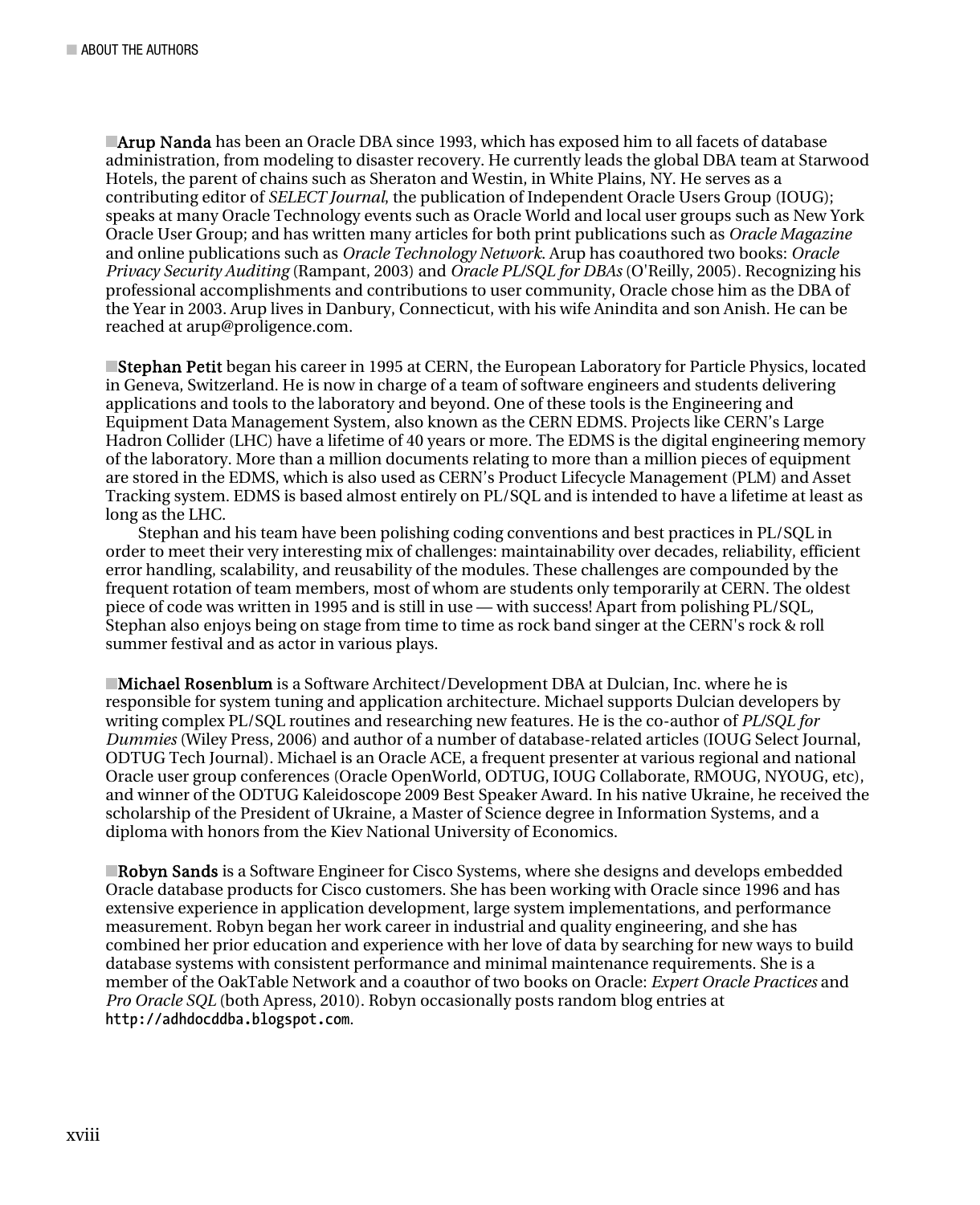Riyaj Shamsudeen is the Principal Database Administrator and President of OraInternals, a performance/recovery/EBS11i consulting company. He specializes in real application clusters, performance tuning, and database internals. He also frequently blogs about these technology areas in his blog http://orainternals.wordpress.com. He is also a regular presenter in many international conferences such as HOTSOS, COLLABORATE, RMOUG, SIOUG, UKOUG, etc. He is a proud member of OakTable Network. He has over 16 years of experience using Oracle technology products and over 15 years as an Oracle/Oracle applications database administrator.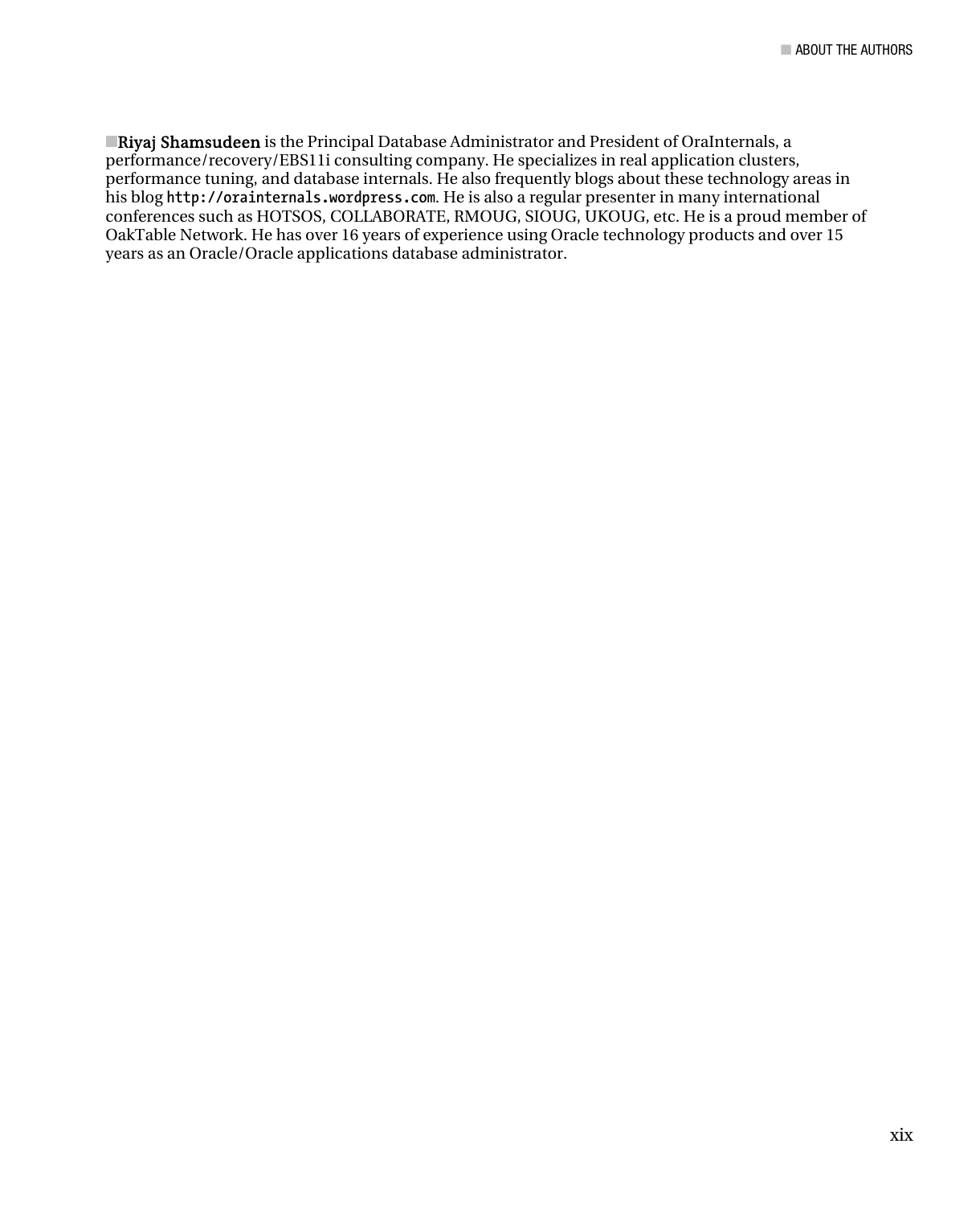### **About the Technical Reviewers**

**Chris Beck** has a degree in computer science from Rutgers University and has been working with multiple DBMS's for more than 20 years. He has spent the last 16 years as an Oracle employee where he is currently a Master Principal Technologist focusing on core database technologies. He is a co-inventor of two US Patents on software methodologies that were the basis for what is now known as Oracle Application Express. Chris has reviewed other Oracle books including Expert One-On-One (Peer Information Inc., 2001) and *Expert Oracle Database Architecture* (Apress, 2005), both by Tom Kyte and is himself the co-author of two books, Beginning Oracle Programming (Wrox Press, 2005) and Mastering Oracle PL/SOL (Apress, 2005). He resides in Northern Virginia with his wife Marta and four children: when not spending time with them, he can usually be found wasting time playing video games or watching Series A football.

**Mike Gangler** is a Database Specialist and Infrastructure Architect with over 30 years of data processing industry experience, primarily as a Database Technical Lead, Systems Analyst, and DBA on large corporate Information Systems projects. As a past President of the Detroit Oracle Users Group and Ann Arbor Oracle User groups, and charter member of the Board of Directors of the International Oracle Users Group, Mike has attained worldwide recognition as an accomplished and Certified Oracle DBA and relational database expert.

**Toon Koppelaars** is a long-time Oracle technology user, having used the Oracle database and tools software since 1987 (Oracle version 4). During this time, he has been involved in application development and database administration. He is an ACE Director (database development) and frequent speaker at Oracle-related events. He's also the declarer of "The Helsinki Declaration (IT version)" which describes a database-centric approach to modern application development. Together with Lex de Haan, Toon has co-authored Applied Mathematics for Database Professionals (Apress, 2007).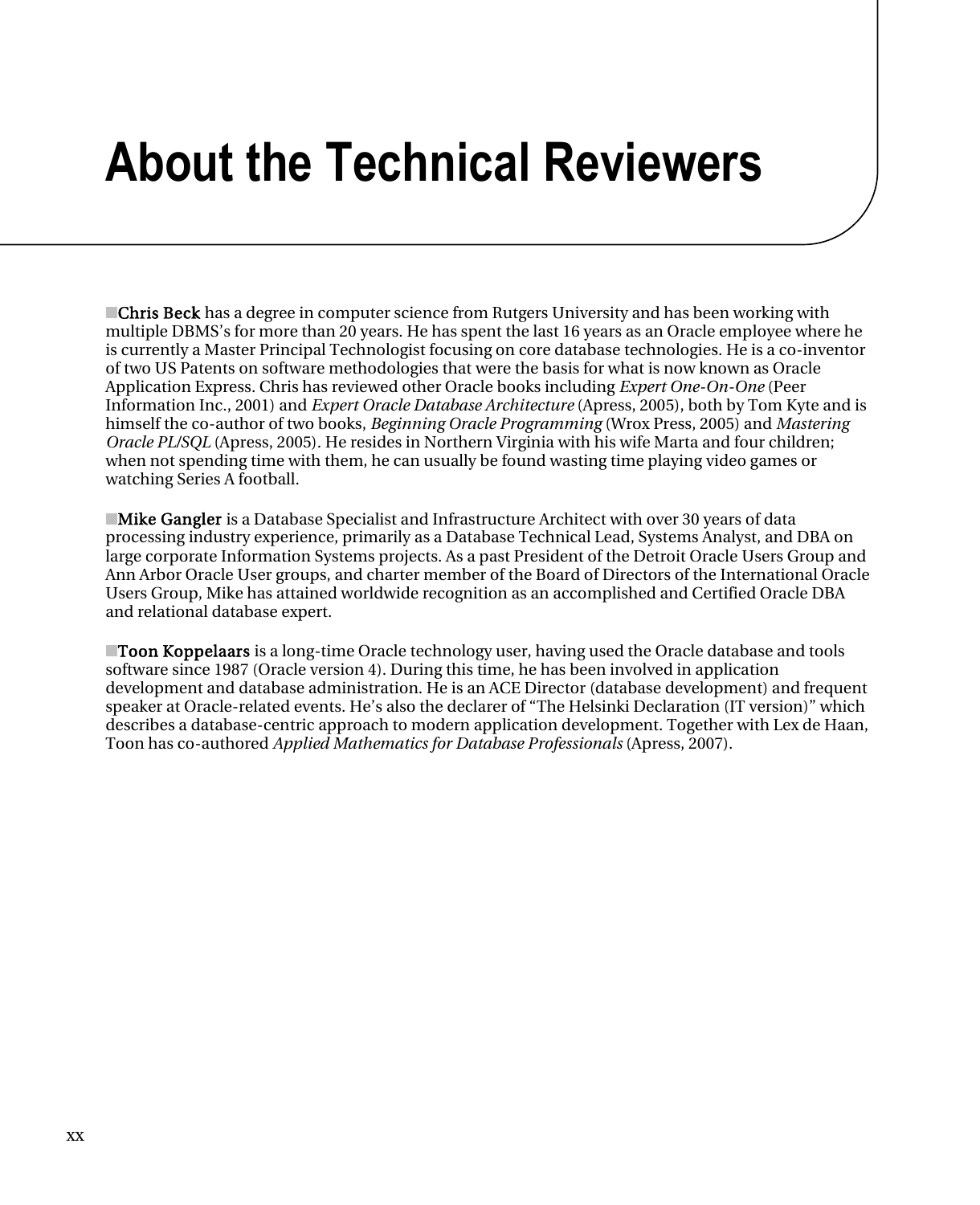#### **Introduction**

Rarely do I take the opportunity to introduce a book that I've helped create. Normally I am content with my place in the background where book editors rightfully belong. I make an exception this time because the content in this book brings back so many memories from own experiences as a developer in days gone by.

*Expert PL/SOL Practices* is about wielding PL/SOL effectively. It's not a book about syntax. It's a book about how to apply syntax and features along with good development practices to create applications that are reliable and scalable—and maintainable over the long term.

With any tool, one of the first things to know is when to wield it. Riyaj Shamsudeen deftly tackles the question of when to use PL/SOL in his opening chapter *Do Not Use*! I put that chapter first in the book because of personal experience: My best-ever performance optimization success came in the late 1990s when I replaced a stack of procedural code on a client PC with a single SQL statement, taking a job from over 36 hours to just a couple of minutes. PL/SQL was not the culprit, but the lesson I learned then is that a set-based approach—when one is possible—is often preferable to writing procedural code.

Michael Rosenblum follows with an excellent chapter on dynamic SOL, showing how to write code when you don't know the SOL statements until runtime. He reminded me of a time at Dow Chemical in the early 1990s when I wrote a data-loading application for a medical record system using Rdb's Extended Dynamic Cursor feature set. I still remember that as one of the most fun applications that I ever developed.

Dominic Delmolino tackles parallel processing with PL/SQL. He covers the benefits that you can achieve as well as the candidate workloads. Just be careful, okay? One of my biggest-ever blunders as a DBA was when I once unthinkingly set a degree of parallelism on a key application table in order to make a single report run faster. It was as if the Enter key was connected to my telephone, because my phone rang within about a minute of my change. The manager on the other end of the line was most unpleased. Needless to say, I decided then that implementing parallelism deserved just a tad bit more thought than I had been giving it. Dominic's chapter will help you avoid such embarrassment.

Several chapters in the book cover code hygiene and good programming practices. Stephan Petit presents a set of useful naming and coding conventions. Torben Holm covers PL/SOL Warnings and conditional compilation. Lewis Cunningham presents a thought-provoking chapter on code analysis and the importance of truly understanding the code that you write and how it gets used. Robyn Sands helps you think about flexibility and good design in her chapter on evolutionary data modeling. Melanie Caffrey tours the various cursor types available, helping you to make the right choice of cursor for any given situation.

Other chapters relate to debugging and troubleshooting. Sue Harper covers PL/SQL unit testing, especially the supporting feature set that is now built into SQL Developer. (I remember writing unit test scripts on paper back in the day). Save yourself the embarrassment of regression bugs. Automated unit tests make it easy and convenient to verify that you've not broken two new things while fixing one.

John Beresniewicz follows with a chapter on contract-oriented programming. A key part of John's approach is the use of asserts to validate conditions that should be true at various points within your code. I first learned of the assert technique while doing PowerBuilder programming back in the Stone Age. I've always been happy to see John promote the technique in relation to PL/SQL.